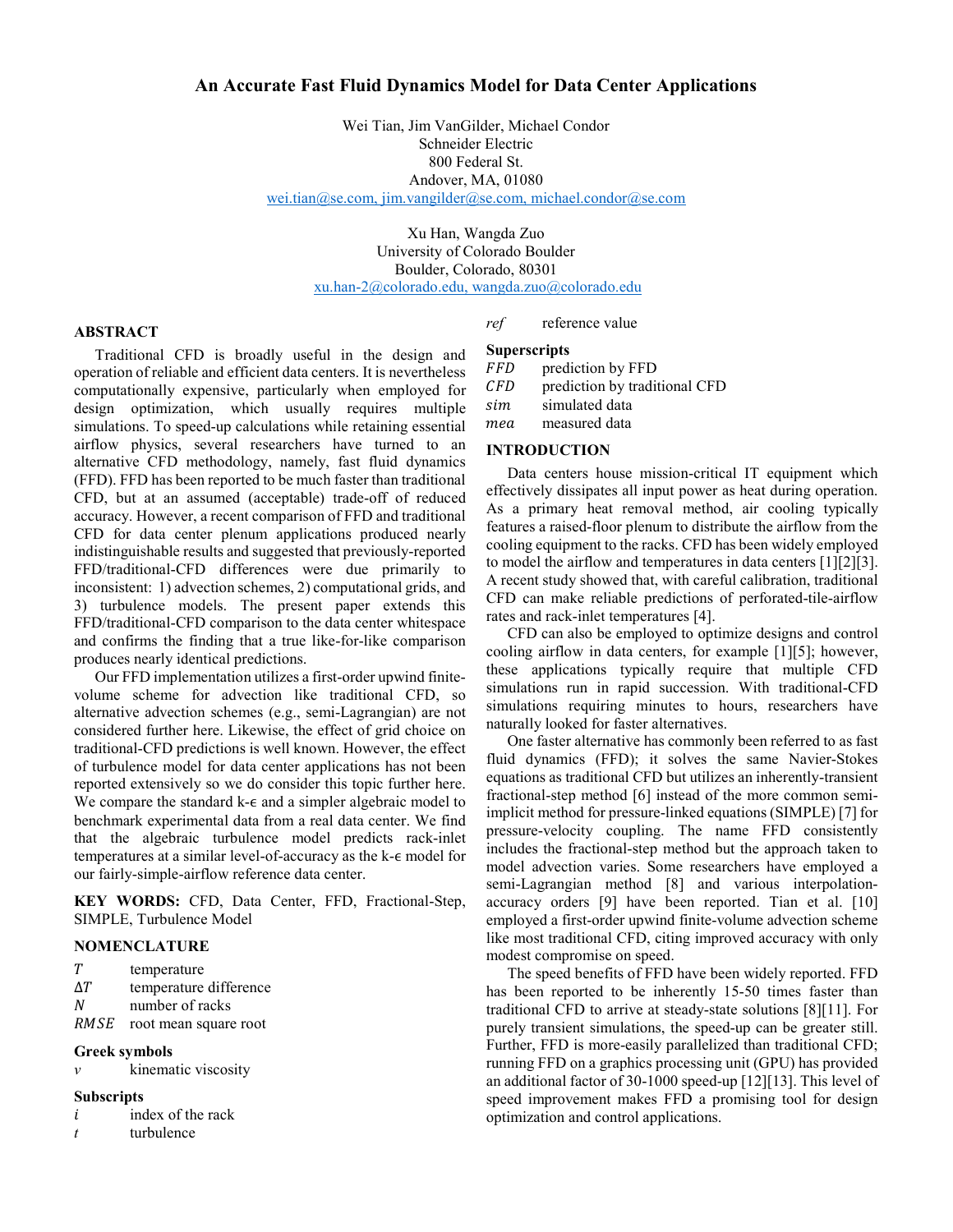However, the reported accuracy of FFD has been mixed. Zuo and Chen [8] described FFD as an "intermediate" approach between nodal models and traditional CFD, and found FFD was less accurate than traditional CFD. Dorostkar and Wang [14] reported a similar conclusion. Jin et al. [11], however, reported FFD predicted results more accurate than traditional CFD when compared to experimental benchmarks. Note that most of the above studies focused on solution speed while attempting to preserve a meaningful level of accuracy. Consequently, coarse grids and simpler turbulence (or laminar) models were generally selected. Tian et al. [10] compared FFD and traditional CFD in two applications: a simple hypothetical plenum with a strong recirculation pattern and the plenum of the real reference data center discussed in the present paper. They showed that, when identical advection schemes, computational grids, and turbulence models were utilized, the predictions of FFD and CFD were nearly indistinguishable from one another. In other words, the accuracy difference due to the fractional-step and SIMPLE methods appeared to be negligible, at least, for some data center plenum applications. The present paper extends the work of Tian et al. [10] to the data center whitespace and confirms the finding of nearlyindistinguishable accuracy.

Inconsistent computational grid and turbulence models have been implicated as factors leading to reported differences between FFD and traditional CFD. In such comparisons, it is relatively easy to ensure identical grid counts and distributions. For general advice about grid size for data center applications, see [15]. As far as the effect of turbulence model is concerned, little has been reported for data center whitespace, so we are left to refer to studies for general rooms [16][17], large electrical enclosures [18], and the data-center-plenum-only analysis of Tian et al. [10]. The general-room studies typically point to a variation of the k-∈ model as the best choice. In smaller, moreconfined geometries like large electrical enclosures, the choice of turbulence model does not make much difference. In [10] , a hypothetical plenum with an exaggerated recirculation revealed meaningful differences between algebraic and the standard k-∈ model. In the present paper, we also compare the standard  $k-\epsilon$ model to a simpler algebraic model and find that, for the reference data center considered here, with its fairly simple airflow patterns, both models deliver a comparable level-ofaccuracy relative to measured data.

Although additional work – beyond that cited and presented here – is required, it is reasonable to predict that FFD with the first-order upwind finite-volume advection scheme will prove to be of essentially equal accuracy to traditional SIMPLE-based CFD for data center and, likely, similar applications such as general room ventilation, and electronics cooling. FFD has already shown to be dramatically faster than traditional CFD, particularly for transient applications. While anecdotally, FFD appears to be at least as stable as or more stable than traditional CFD, more work is required in this area.

Finally, on the question of turbulence model choice for datacenter applications, the present work shows little difference between the  $k$ - $\epsilon$  and an algebraic model for the whitespace considered. However, there appears to be enough of difference in applications with strong recirculations that, for now, the  $k$ - $\epsilon$  should probably be favored over simpler algebraic models, at least, for plenum applications.

# DESCRIPTION OF REFERENCE DATA CENTER

The work following in this paper is divided into two parts: 1) the comparison of FFD and traditional-CFD predictions, and 2) the comparison of turbulence models – both in the context of the data center whitespace. Our reference data center for these comparisons is a 7,400 ft<sup>2</sup> (690 m<sup>2</sup>), raised-floor facility located in Massachusetts. In the first part, FFD and traditional-CFD results are simply compared to one another. In the second part, simulations are compared to experimental data which was gathered during an audit of the data center in March 2018.

The schematic of the data center is shown in Figure 1. It is approximately 100 ft (30.5 m) long and 74 ft (22.6 m) wide with a dropped-ceiling approximately 11 ft (3.4 m) above the raised floor. Other dimensions can be estimated from the figure noting that floor tiles are 2 ft (0.6 m) square. The total power consumption by the 151 racks and 12 PDUs is approximately 344 kW. All IT racks have a capacity of 42U except for the 18 racks located in Rows 1 and 10 which are 45U networking racks. There are 183 25%-open-area perforated tiles which receive cooling airflow through a 2 ft (0.6 m) plenum fed by two central air handling units; cooling airflow enters along the vertical sides of the plenum as shown in Figure 1. The total cooling airflow rate is 89,200 cfm (152,000 m<sup>3</sup> /hr). Warm air is drawn into a ceiling through perforated ceiling tiles located above the hot aisles and ultimately returns to the central airhandling units.



Fig. 1 Schematic of the Reference Data Center

The on-site measurements included rack-inlet temperatures which are used in the present study. Four individual rack inlet temperatures were measured at different heights along the centerline of each rack inlet. Measurements were made in accordance with the description provided in [4].

### COMPARISON OF FFD AND TRADITIONAL-CFD PREDICTIONS

As discussed above, the comparison described in [10], showed that the FFD and traditional-CFD predictions were nearly identical when advection schemes, computational grids, and turbulence models were identical. Under these conditions,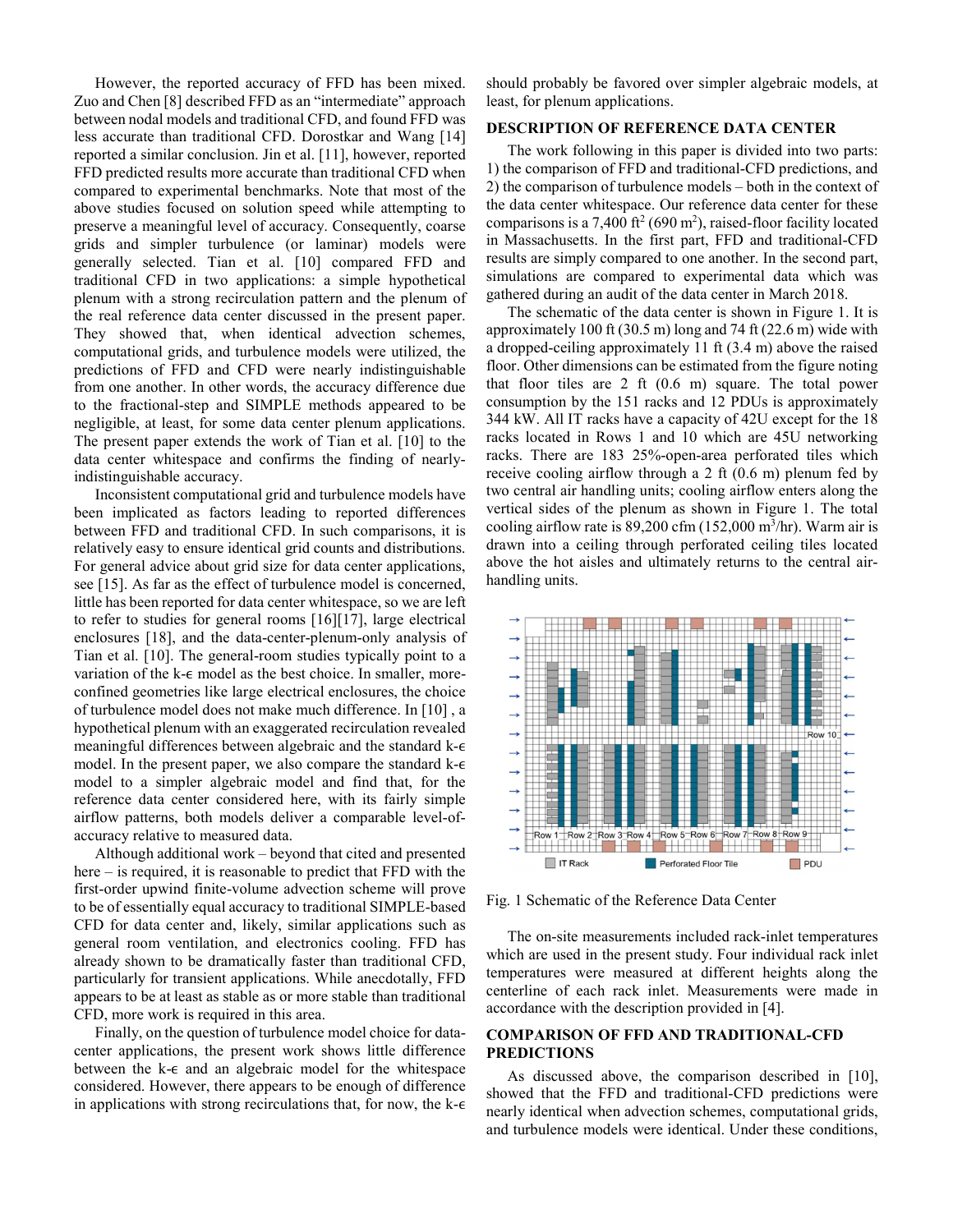the remaining difference and ultimate point of comparison becomes the methods employed by FFD and traditional CFD for pressure-velocity coupling. Pressure-velocity coupling, in turn, refers to the strategy used to compute the (coupled) three velocity components and pressure. FFD utilizes a fractionalstep method while traditional CFD most often utilizes SIMPLE. Both techniques have been widely documented in the literature, e.g., [19] and [7]; however, we provide a basic overview here.

The fractional-step method is inherently transient and allows the momentum equations to be broken up into smaller pieces which may be solved separately. For example, the effects of advection and diffusion can be solved separately, in different fractions of a single time step. The very last fractional step before completing a full time step is called "projection"; in this fractional step, pressure is determined such that the continuity equation is satisfied. Note that our implementation of FFD includes all terms in the momentum equation (except pressure) in a single fractional step. This is different from the implementations presented in [8] and [11], which isolate advection so that a semi-Lagrangian scheme [20] can be applied. Our FFD implementation also utilizes a first-order upwind finite-volume discretization scheme to spatially discretize the momentum and energy equations – identical to that utilized by our reference traditional-CFD code, FloVENT [21].

SIMPLE does not need to be transient; steady-state solutions may be determined directly. It employs a pressure-correction scheme which involves an initial guess for pressure and subsequently a "pressure correction" after solving momentum equations to get an improved estimate. Iteration is required to determine the pressure and velocity fields which satisfy both momentum and mass-conservation equations.

In both FFD and traditional CFD, the Boussinesq approximation was employed for density variations due to temperature differences. Uniform, 6 in (0.15 m) grid distributions were specified in both tools which resulted in 651,200 total cells. We used a simple constant-viscosity turbulence model that could be easily specified in both tools; the turbulent viscosity is fixed at 300 times the molecular kinematic viscosity  $(v_t = 300 \text{ v} = 0.00405 \text{ s/m}^2)$ . The traditional-CFD simulation was performed as "steady state" while the inherently-transient FFD simulation was run until steady-state was achieved using 0.1-second time steps.

Boundary conditions were specified identically in both FFD and traditional CFD. Only the space between the raised floor and the dropped ceiling was modeled. The perforated floor and ceiling tiles were modeled as simple uniform-velocity boundaries and racks were modelled as simple black-boxes with airflow distributed uniformly over the entire inlet and exhaust faces; the vertical temperature gradient was carried through from the inlet to the exhaust as recommended in [22]. The airflow was assumed to be proportional to total rack power dissipation with 125 cfm (212 m<sup>3</sup>/hr) of airflow for each kW of power. PDUs were modeled simply as adiabatic blocks.

Figure 2 shows the predicted temperature contours at 5.5 ft (1.7 m) above the raised floor - which intersects the rack at approximately 85% of its height. FFD and traditional CFD predicted the temperature distributions that are virtually indistinguishable despite the fact that the traditional-CFD plot was created in its native interface while an open-source postprocessing tool was used for FFD plot. In any case, the overwhelming agreement between the models is the same as previously observed with the floor-plenum application [10].







Fig. 2 Temperature Contours at Mid-Room Height

To quantify the differences between FFD and traditional CFD, we compared the average of temperatures taken at four positions along the height of the rack inlets (consistent with experimental measurements). The percentage difference was computed as  $100 \times |T_i^{FFD} - T_i^{CFD}| / \Delta T_{ref}$  where  $T_i^{FFD}$  and  $T_i^{CFD}$  are the temperatures determined by FFD and traditional CFD, respectively; the reference temperature range,  $\Delta T_{ref}$ , was taken as 25°F (14°C), which corresponds to the temperature rise across the racks. Note that a relative difference of 0.2% corresponds to an absolute difference of 0.05°F (0.03°C). Figure 3 shows the number of racks which fall into a given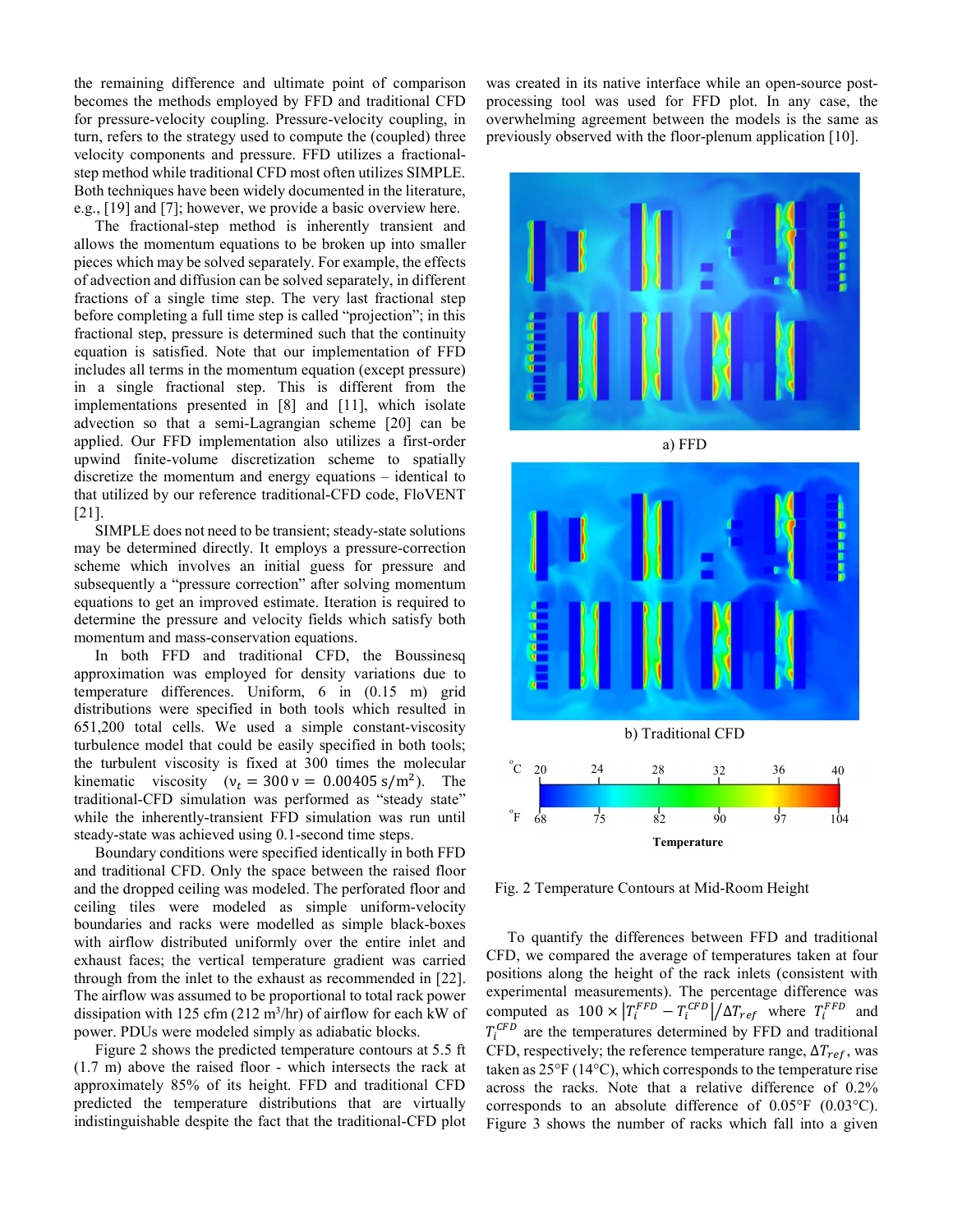percentage-difference range. For example, for 138 racks, the difference between FFD and traditional CFD is in the range from 0.0-0.2%. The maximum difference, recorded for one rack, is approximately 2.5% which corresponds to an absolute difference of 0.6°F (0.4°C).



### **Number of Racks**



Fig. 3 Average Rack-Inlet Temperature Differences Between FFD and Traditional CFD

Finally, the root-mean-square-error  $(RMSE)$  that quantifies the average difference over all racks was computed as:

$$
RMSE = \sqrt{\frac{\sum_{i=1}^{N} \left( \frac{T_i^{FFD} - T_i^{CFD}}{\Delta T_{ref}} \right)^2}{N}}
$$
(1)

where  $N$  is number of racks (or inlet-temperature predictions). The overall  $RMSE$  is 0.4%, which indicates that the typical difference is approximately 0.1°F (0.06 °C) in absolute terms. Considering these results together with the temperature contours of Figure 2, we conclude that the fractional-step method in our FFD implementation delivers results that are nearly indistinguishable from those of SIMPLE in traditional CFD, at least, for this reference data center. Before leaving this section, we report the solution times observed for FFD and traditional CFD for this like-for-like data-center-room simulation. The traditional CFD simulation was performed on a single core Intel Xeon central processing unit (CPU) E3-1220 v6 on a Windows 10 workstation with 32 GB of random-access memory. The FFD simulation was performed on an NVIDIA Quadro P2000 GPU on the same workstation. The traditional-CFD simulation took 1 hour 5 minutes and 40 seconds to converge (2000 iterations) while FFD required 6 minutes and 20 seconds. FFD was approximately 10.4 times faster than traditional CFD. We note that this data does not constitute a rigorous benchmarking of solution speed as it is possible to run the traditional CFD solution, at least, on multiple cores, if not a GPU. Further, this is a comparison of commercial CFD to an in-house FFD implementation so it is impossible to control for differences in how the tools were written and compiled. Finally, convergence parameters, which are very case-dependent, may or may not be particularly optimized for the current application in either code.

### COMPARISON OF TURBULENCE MODELS

In the previous section, we performed a comparison between (in-house) FFD and traditional (commercial) CFD for the reference data center whitespace. For convenience in achieving a true like-for-like comparison, we used a model that was slightly simplified. In the present section, we now aim to compare turbulence models for whitespace modeling – both relative to one another and experimental measurements. Seeking reasonable absolute accuracy, we added a couple of details to the whitespace models. First, to more accurately model the "jet effects" associated with the perforated tile airflow, we added a momentum source to the first grid cell above each perforated tile as suggested by Abdelmaksoud et al [23]. Second, we added prescribed surface heat fluxes to the PDUs (based on measured values) where they were previously modeled as adiabatic. Finally, we chose to compare practical turbulence models and, therefore, no longer considered the overly-simplistic constant-viscosity model.

As there has been little research in the literature on turbulence modeling specific to data-center applications, the k- $\epsilon$  (two-equation) model [24] is typically the default choice – as it is for many other applications. Chen compared a few variants of k-ϵ models in simulating basic indoor-airflows and ranked the RNG k-ϵ model as the top performer among all tested models [17]. Chen and Xu [25] proposed an algebraic (zeroequation) turbulence model for indoor airflow modeling and concluded that it can predict indoor airflow patterns and temperatures with reasonable accuracy. The LVEL algebraic model was proposed by Agonafer et al. [26] especially for electronics-cooling applications. Dhoot et al. [18] proposed a revised algebraic model that incorporates an approximate-wall function into the Chen and Xu model, which improved simulation accuracy for large-electronics-enclosure applications. Note that the algebraic models require less computation per iteration than the k- $∈$  model; however, it is too simplistic to declare them faster overall because, the turbulence model affects the rate of convergence. Further, in the algebraic models, the required calculation of a characteristic length scale between the fluid-cell center adds to computational cost. For example, the LVEL model described in [26] relies on the solution of an additional Poisson equation prior to the CFD simulation to estimate the length scale for all fluid cells. Exact methods for determining the length scale can also be employed [18] which also require upfront computational cost.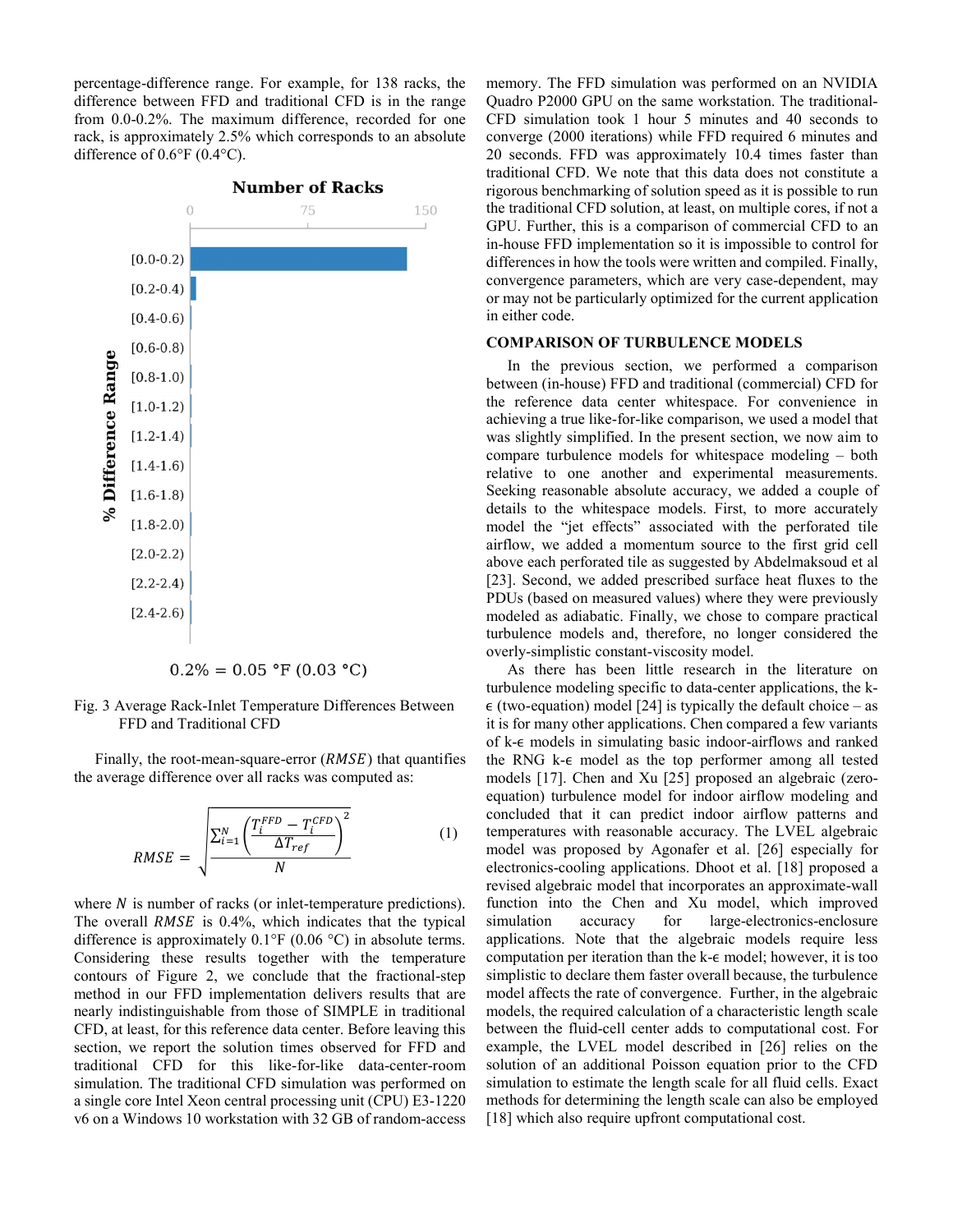To carry out a like-for-like comparison, we chose the LVEL algebraic model  $[26]$  and the standard k- $\epsilon$  (2-equation) model [24] primarily because both are conveniently available in our traditional CFD benchmark tool [21]. We note that the LVEL simulation did not quite reach full convergence; however, all residuals dropped to approximately "10" using the default criteria on a logarithmic scale on which "1" is considered full convergence.

Figure 4 shows the temperature contours at 5.5 ft (1.7 m) above the raised floor - at approximately 85% of the rack height for the two turbulence models. Cold-aisle predictions, where the flow patterns are simple and heavily influenced by prescribed-velocity boundary conditions, are all very similar. Overall, the algebraic model predicted obviously-lower room temperatures than the standard k-ϵ model which would intuitively seem to generate more mixing.

To further quantify the comparisons and reveal absolute accuracy relative to experimental measurements, we computed the percentage difference of the average rack-inlet temperatures as  $100 \times |T_i^{\text{sim}} - T_i^{\text{mea}}| / \Delta T_{ref}$ , where  $T_i^{\text{sim}}$  and  $T_i^{\text{mea}}$  are the simulated and measured values, respectively. Figure 5 shows the number of racks falling into a given percentage-difference range (relative to measured data) for the two turbulence models considered. The prediction accuracy is very similar for the two models. The fact that the distribution of predictions relative to experimental data follows such a similar pattern indicates that the differences between CFD models and experiment, in general, are larger than those between turbulence models. Consequently, the main conclusion here may be that other potential sources of error in the models dominate and turbulence model is not the primary concern.



Fig. 4 Temperature Contours at Mid-Room Height

#### **Number of Racks**



Fig. 5 Average Rack-Inlet Temperature Differences Between Turbulence Model and Experimental Measurements

RMSE can once again be utilized to assess the overall difference between simulated and measured temperatures.  $^{\circ}$ C 20 26 32 38 44 50 These values are 7.8%, and 8.4% for LVEL and k- $\epsilon$  models, respectively. Like the more detailed distributions shown in Figure 5, these values are sufficiently close to one another so as  $\frac{68}{79}$  90 100 111 122 to further suggest that turbulence model choice is not the primary driver of differences between predicted and measured values.

> Though not the focus of the current work, likely sources of error relative to measured data include: 1) transient variations in data-center-supply temperature occurring over the several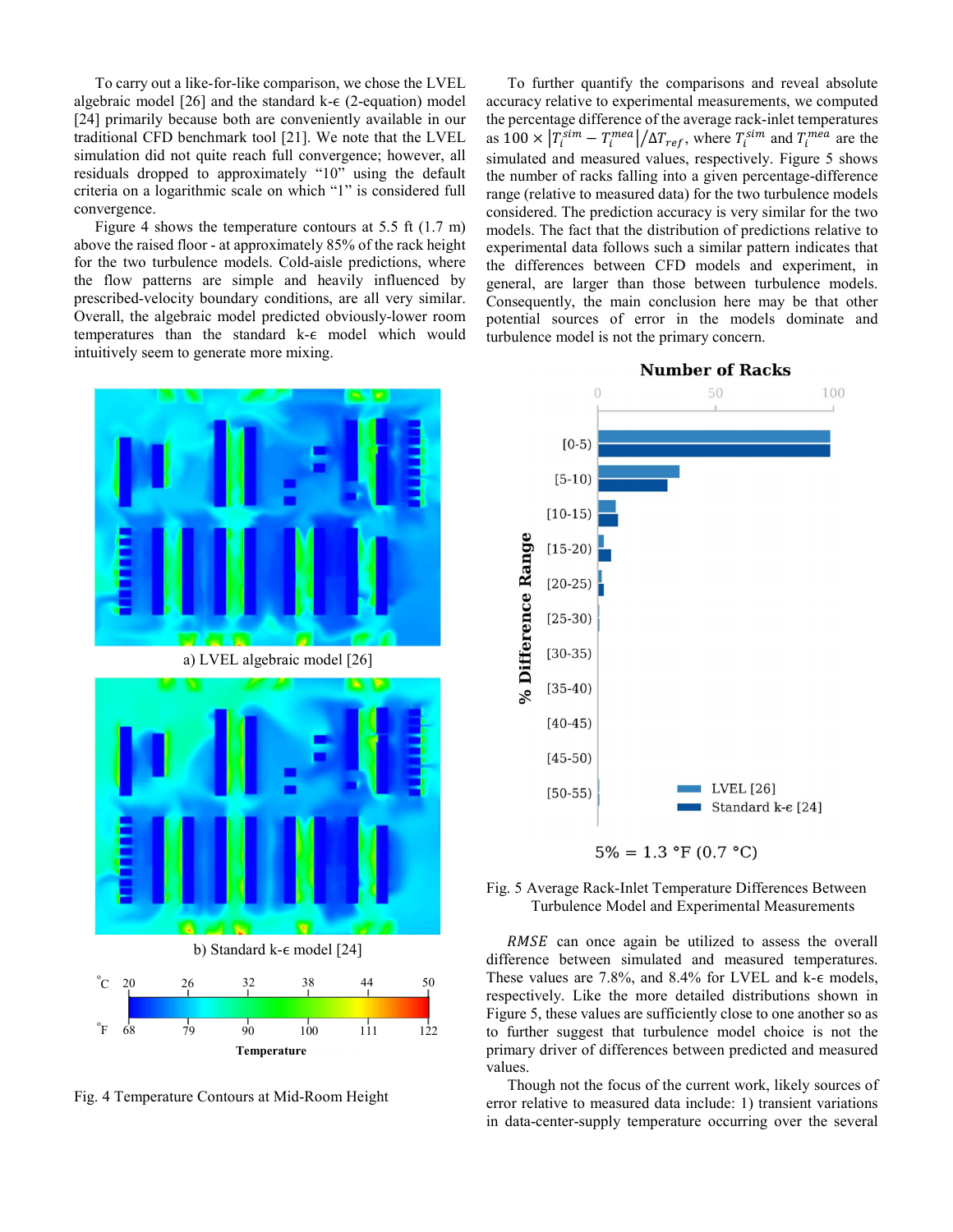hours required to measure rack-inlet temperatures, 2) inaccurate rack-by-rack power which had to be crudely estimated based on the power consumption of large groups of racks, 3) inaccurate rack airflow values which were assumed proportional to (already inaccurate) rack-power values, and 4) overlysimplistic black-box rack models which did not provide airflow leakage paths through and under racks.

### **CONCLUSIONS**

FFD, which utilizes a factional-step method has been shown to be substantially faster than traditional CFD, which typically utilizes a SIMPLE-based method for pressure-velocity coupling. Consequently, FFD is a promising candidate for design-optimization and data-center-control applications which often require multiple simulations. While previous research indicated that the faster speed of FFD was achieved with a compromise in accuracy, we recently showed in [10] that our FFD solver produced results nearly indistinguishable to those of traditional CFD for a hypothetical data-center plenum application. In [10], we utilized a first-order upwind finitevolume advection scheme and ensured that grid and turbulence models were implemented consistently in both simulations.

The present paper first extends the work of [10] by modeling the airflows and temperatures in the whitespace of a reference data center. Again, FFD and traditional-CFD results are nearly indistinguishable from one another. Though not a rigorously like-for-like comparison, we note that FFD running on a modest GPU reached the steady-state solution approximately 10-times faster than the commercial CFD running on a single-CPU core.

We then extended the turbulence-modeling investigation for plenums of [10] to the data-center whitespace. In this case, we find that the LVEL algebraic model [26] achieved essentially the same level of accuracy as the widely-used standard  $k - \epsilon$ model for predicting rack-inlet temperatures in our reference data center. However, it is noted that the airflow patterns in the data center whitespace were fairly simple and absent of strong recirculations.

Considering the present work and prior studies, we conclude that FFD with a first-order upwind finite-volume (i.e., the same as typically employed in traditional CFD) advection scheme can be expected to provide essentially the same accuracy as traditional CFD for data center applications (assuming other modeling choices like computational grid and turbulence model are identical). So, FFD has now been shown to be fast and accurate. Its stability, is yet to be quantified but we anecdotally report that it is as robust as or more robust than traditional CFD in convergence.

On the question of turbulence modeling, for now, we continue to recommend the widely popular k-€ model as its computational overhead is low while producing confidenceinspiring results over a range of data center applications including plenums and rooms.

# ACKNOWLEDGMENTS

This research was supported in part by the U.S. Department of Energy under Contract No. DE-EE0007688 and the National Science Foundation under Award No. IIS-1802017.

The authors thank David W. Plamondon at University of Massachusetts Medical School for facilitating on-site datacenter measurements.DISCLAIMER

### DISCLAIMER

This report was prepared as an account of work sponsored by an agency of the United States Government. Neither the United States Government nor any agency thereof, nor any of their employees, makes any warranty, express or implied, or assumes any legal liability or responsibility for the accuracy, completeness, or usefulness of any information, apparatus, product, or process disclosed, or represents that its use would not infringe privately owned rights. Reference herein to any specific commercial product, process, or service by trade name, trademark, manufacturer, or otherwise does not necessarily constitute or imply its endorsement, recommendation, or favoring by the United States Government or any agency thereof. The views and opinions of authors expressed herein do not necessarily state or reflect those of the United States Government or any agency thereof.

### **REFERENCES**

- [1] L. Marshall, and P. Bemis, "Using CFD for Data Center Design and Analysis", Applied Math Modeling White Paper, 2011.
- [2] J. VanGilder, and R. Schmidt, "Airflow Uniformity through Perforated Tiles in a Raised-Floor Data Center", Proceedings of ASME 2005 Pacific Rim Technical Conference and Exhibition on Integration and Packaging of MEMS, NEMS, and Electronic Systems collocated with the ASME 2005 Heat Transfer Summer Conference, San Francisco, California, July 17–22, 2005.
- [3] W. Abdelmaksoud, H. Khalifa, T. Dang, R. Schmidt, and M. Iyengar, "Improved CFD Modeling of a Small Data Center Test Cell", Proceedings of Thermal and Thermomechanical Phenomena in Electronic Systems (ITherm), Las Vegas, Nevada, June 2-5, 2010.
- [4] Z. Pardey, J. VanGilder, C. Healey, and D. Plamondon, "Creating a Calibrated CFD Model of a Midsize Data Center", Proceedings of InterPACK, San Francisco, California, July 6-9, 2015.
- [5] L. Billet, C. Healey, J. VanGilder, and Z. Pardey, "Data Center Cooling Efficiency with Simulation-Based Optimization", Proceedings of ASME 2015 International Technical Conference and Exhibition on Packaging and Integration of Electronic and Photonic Microsystems collocated with the ASME 2015 13th International Conference on Nanochannels, Microchannels, and Minichannels, San Francisco, California, July 6–9, 2015.
- [6] J. Ferziger, and M. Peric, Computational Methods for Fluid Dynamics, Springer, 2002.
- [7] S. Patankar, Numerical heat transfer and fluid flow, CRC press, 1980.
- [8] W. Zuo, and Q. Chen, "Real-Time or Faster-than-Real-Time Simulation of Airflow in Buildings", Indoor air, vol. 19, no. 1, pp. 33–44, 2009.
- [9] M. Mortezazadeh, and L.Wang, "A High-Order Backward Forward Sweep Interpolating Algorithm for Semi-Lagrangian Method", International Journal for Numerical Methods in Fluids, vol. 84, no. 10, pp. 584– 597, 2017.